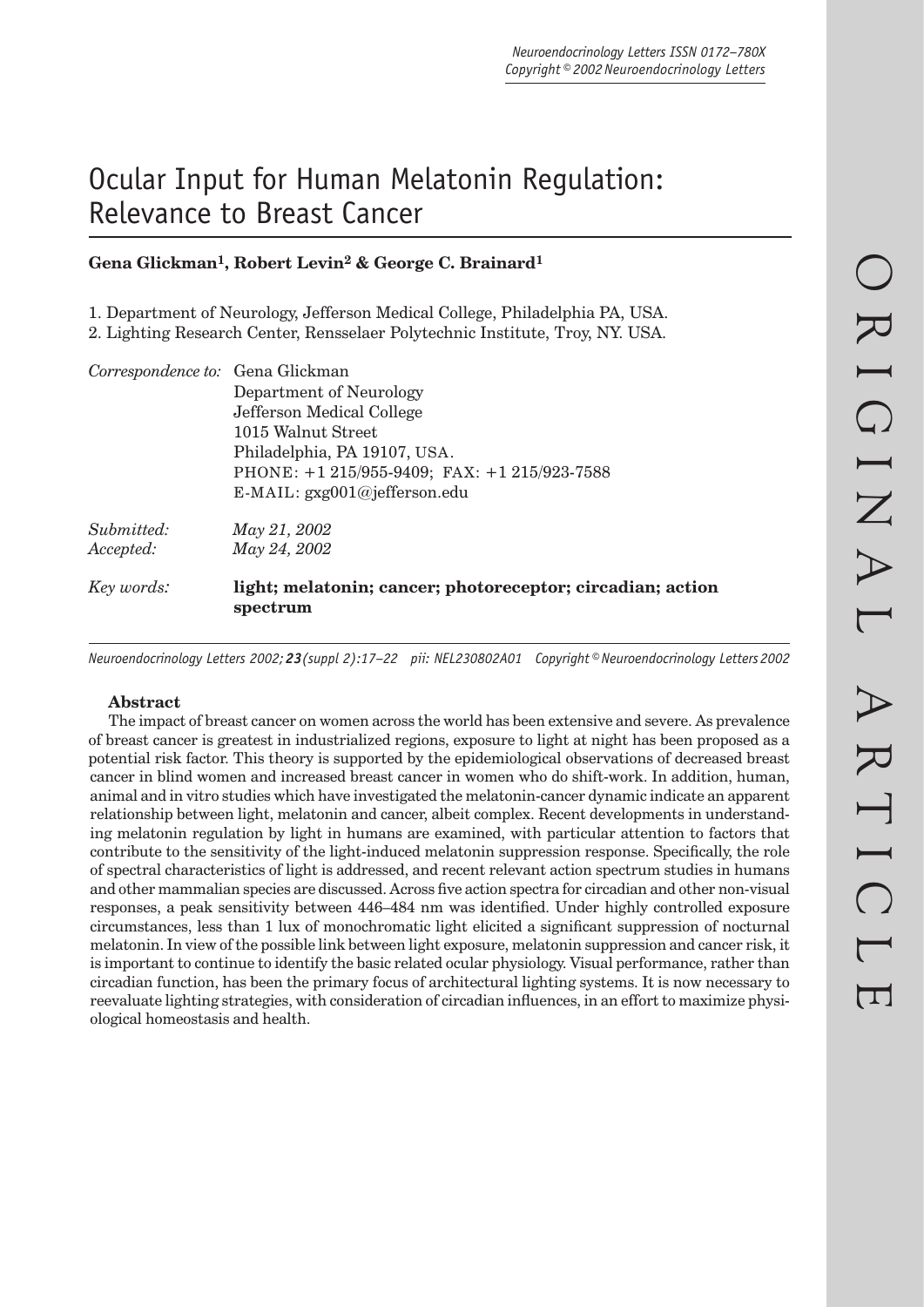#### **Ocular Input for Human Melatonin Regulation: Relevance to Breast Cancer Risk**

Breast cancer is the most common form of malignancy found in women and the second leading cause of cancer mortality. Based on epidemiological evidence collected from 1995 to 1997, the National Cancer Institute estimates that approximately 1 in 8 women in the United States will develop breast cancer during her lifetime. Identified risk factors for female breast cancer include: early age at onset of menarche, late age at onset of menopause, first full-term pregnancy after age 30, history of pre-menopausal breast cancer for mother and/or a sister, and a personal history of breast cancer or benign proliferative breast disease. Environmental conditions associated with technological advancements also appear to be indicative of an increased risk, with a much higher prevalence of breast cancer in industrialized regions as compared to that of developing nations. Consequently, theories about the potential role of exposure to light at night have been proposed [1, 2]. The theory that nighttime light exposure may be a risk factor for cancer is suggested by the suppressive effects of nocturnal light on pineal melatonin [3,4] and the decrease in melatonin production that has been associated with increased risk of breast cancer [5]. A wide range of human, animal and in vitro studies further support this theory [6].

Studies have repeatedly shown a simultaneous decline in melatonin and an increase in tumor growth in preoperation breast cancer patients [7] and in rats with chemically induced and transplanted mammary tumors [8]. In addition, pinealectomy, which inhibits melatonin production, serves to promote growth of induced mammary cancers in rats [9,10]. Similarly, light administered during an otherwise normal dark phase also inhibits host melatonin secretion and increases the rate of tumor growth in rats [11, 12]. It is, therefore, not surprising that both physiological and pharmacological administration of melatonin demonstrate oncostatic properties [6]. Melatonin appears to inhibit mammary tumorgenesis in rats [13] and block estrogen-induced proliferation of human breast cancer cells [14]. One study found that large doses of melatonin did not inhibit estradiol-induced proliferation in vivo, and pinealectomy did not increase proliferation, suggesting that melatonin may not work directly to inhibit estradiol-induced proliferation [15]. While the mechanisms involved in the melatonin-cancer relationship remain uncertain, estradiol [15, 16,17], tumor fatty acid metabolism [18], and linoleic acid [12] appear to be important factors in the regulation of tumor progression. Taken together, recent studies indicate a complex dynamic between melatonin and breast cancer, although a relationship seems evident in certain experimental models [6].

Epidemiological evidence supports a correlation between light exposure and breast cancer, although the empirical demonstration of the melatonin link is absent from these studies. Women blind to light, for example, have a reduced risk of developing breast cancer [19, 20, 21, 22]. One study identified a dose-response relationship between visible light and breast cancer risk, with a

progression in severity of visual impairment and thus, decreasing ability to perceive light, associated with a decreased risk of developing breast cancer in women [21]. In other studies, those exposed to light at night due to night and shiftwork showed a much higher incidence of breast cancer [23, 24, 25]. Another approach involved investigating the occurrence of breast cancer in regions where people are exposed to lower levels of ambient light due to the daytime darkness of extended winter seasons. As would be hypothesized, a significantly decreased prevalence of breast cancer was found within the Arctic population [26]. These epidemiological studies exploring lightcancer relationships, in conjunction with the previously described melatonin-cancer findings, offer enough information to warrant further investigation of the light-melatonin-cancer hypothesis. In that context, there is significant value to examining the regulation of melatonin by light in humans.

In almost all species, melatonin levels are high at night and low during the day [4, 27]. The natural lightdark cycle entrains neural activity via ocular input, serving to modulate the rhythmic synthesis and secretion of melatonin from the pineal gland. Input to this system follows the retinohypothalamic tract [RHT], a neural pathway distinct from that of the visual system [28]. The retina detects light information, and neural impulses are subsequently sent to the hypothalamic suprachiasmic nuclei [SCN], which serve as the primary circadian oscillators in the regulation of daily rhythms. Although predominantly anatomically separate, the visual and circadian pathways are functionally connected with a projection from the intergeniculate leaflet to the SCN [29]. Circadian information is ultimately transmitted from the SCN to the pineal gland via a multisynaptic pathway, with connections in the hypothalamus, spinal cord, superior cervical ganglion and post-ganglionic sympathetic fibers [28].

In addition to synchronizing the circadian melatonin rhythm, nighttime light exposure of the eye(s) can acutely disrupt activity of the pineal enzyme serotonin-N acetyltransferase and consequently, elicit a marked depression in circulating melatonin levels. The acute light-induced suppression of melatonin has served as a useful tool in studying many of the underlying mechanisms of circadian physiology [3, 4, 28, 30]. Early attempts, however, showed an inability of light to suppress melatonin in humans when light levels between 100 and 800 lux were utilized [31, 32, 33, 34]. In 1980, Lewy et al. evoked a strong suppression in human melatonin when employing sixty-minute exposures to 2500 lux of white light, but subjects exposed to 500 lux still did not demonstrate this effect [35]. While 500 lux is more than adequate for stimulating the human daytime (photopic) visual system, it was not enough to significantly suppress melatonin in that experiment.

It could be expected that different light levels would be required to elicit melatonin suppression as compared to visual stimulation since both an anatomical and functional dichotomy exist between the visual and circadian pathways [28, 29, 36, 37]. However, when later human studies controlled for factors not previously considered,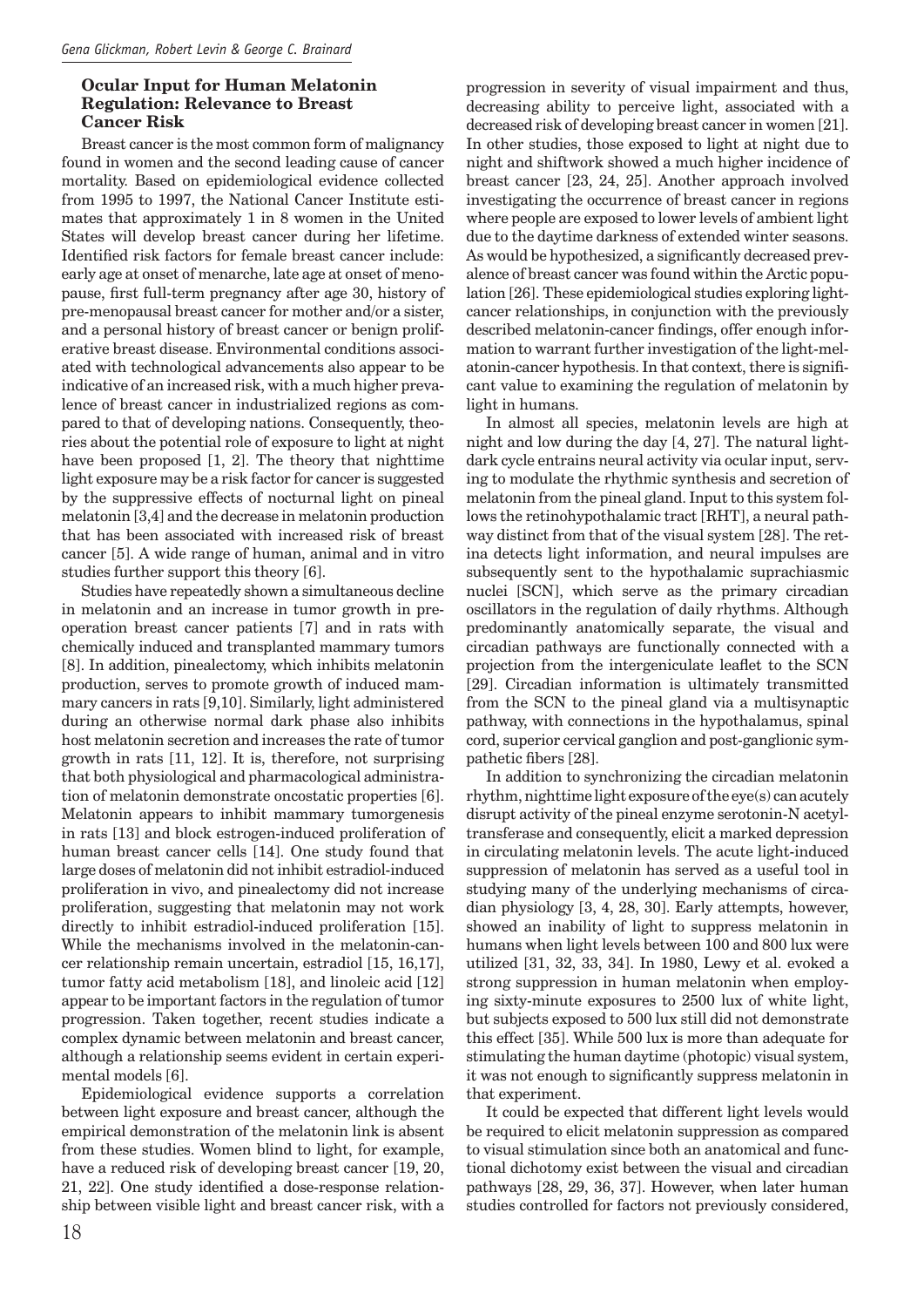a suppressive response was observed with light levels as low as 100 lux of polychromatic white light [3, 39]. Some of the elements which have been shown to contribute to the effectiveness of photic stimuli in regulating melatonin include: the physical properties of the light stimulus, the geometrical relationship of the light stimulus to the eyes, consistency and direction of gaze, physical state of ocular tissues, pupil dilation, retinal field exposure, photoreceptor sensitivity, and potential spatial and/or temporal summation of light stimuli [3].

Currently, one of the best markers of the human circadian pacemaker is the plasma melatonin rhythm. Light exposure in the evening causes a phase-delay while light administered during late night/early morning hours results in a phase-advance [39]. Phase shifting by light exposure to the eyes, similar to acute melatonin suppression, demonstrates a characteristic intensity-dependent response [30, 40, 41]. Until recently, much higher levels of light have been required to evoke a phase shift of the circadian melatonin rhythm as compared to that needed to elicit an acute suppression of melatonin [42, 43, 44]. While the light required for phase-resetting once appeared to require very bright exposures of at least 2500 lux [46], more recent studies have found that as low as 100 to 180 lux of polychromatic white light can cause a phase shift of the human circadian clock [41, 47, 48].

When considering light-induced suppression of melatonin and its potential link to cancer risk, it may appear somewhat reassuring that higher illuminances of light are necessary to produce a circadian response as compared to that needed for visual stimulation. However, spectral characteristics of the light source further influence the amount of light needed to inhibit melatonin production [30, 49, 50]. Figure 1 illustrates the action spectrum for percent control-adjusted melatonin suppression in 72 healthy human subjects in the study completed by Brainard and colleagues [30]. This particular action spectrum is based on a set of fluence-response curves at eight monochromatic wavelengths between 440 nm and 600 nm. The fluence-response curve for any particular wavelength demonstrates a within-subjects comparison of eight subjects that each completed a series of seven or more nighttime melatonin suppression tests at varying irradiances. Data from each of the fluence-response curves was extracted, with the reciprocal of incident photons required for a half-saturation melatonin response plotted as a function of wavelength. The resulting spectral peak sensitivity at approximately 464 nm best fits



**Figure 1.** This figure illustrates the action spectrum for percent control-adjusted melatonin suppression in humans, with the dashed line indicating the calculated peak spectral sensitivity at 464 nm. The dark circles indicate the half-saturation constants of wavelengths of 440, 460, 480, 505, 530, 555, 575 and 600 nm, all of which were normalized to the maximum response and plotted as log relative sensitivity. The open circle represents the estimated half-saturation constant derived from an incomplete set of 420 nm data, based on a single light exposure and a control night. The solid curve represents the best-fit template for vitamin  $A_1$  retinaldehyde photopigments, which predicts a peak spectral absorbance of 464 nm [52]. There is a high coefficient of correlation for fitting an opsin template to the melatonin suppression data ( $R^2 = 0.91$ ). This figure is from Brainard et al. [30] and is reprinted with permission (Copyright 2001 by the Society for Neuroscience).

a vitamin  $A_1$  retinaldehyde opsin template, suggesting that a novel photoreceptor may be mediating circadian responses to light [30].

This study tested different monochromatic wavelengths of light at varying intensities and found that levels lower than 0.4 to 3.3 lux of monochromatic light in the blue wavelength region of the visible spectrum can significantly suppress melatonin in healthy humans [30]. Although similar light exposures may be very rare in ordinary domestic circumstances, that finding illustrates the high sensitivity to light of the human RHT and melatonin generating system when ocular exposure factors are optimized. There is also recent evidence to suggest that similarly low levels of white light  $(\leq 100 \text{ lux})$ , may be enough to effect entrainment in humans as well [41, 51]. Table 1 provides the monochromatic light levels at eight tested visible wavelengths, each with narrow half-peak

**Table 1.** Radiometric and photometric equivalencies of light required to elicit the half-saturation constant (ED<sub>50</sub>) of the percentcontrolled adjusted melatonin suppression in humans at eight different wavelengths [30].

|                                                    | 440 nm                         | 460 nm | 480 nm                                        | 505 nm | 530 nm                                         | 555 nm                                                                  | 575 nm | 600 nm |
|----------------------------------------------------|--------------------------------|--------|-----------------------------------------------|--------|------------------------------------------------|-------------------------------------------------------------------------|--------|--------|
| Intensity<br>$(\mu W/cm^2)$                        | 2.42                           | 2.41   | 3.43                                          | 3.28   | 6.75                                           | 27.7                                                                    | 46.6   | 110    |
| Photon density<br>(photons/(sec*cm <sup>2</sup> )) | 5.35 $\times$ 10 <sup>12</sup> |        | $5.59 \times 10^{12}$ 8.28 x 10 <sup>12</sup> |        | $8.33 \times 10^{12}$ 1.801 x 10 <sup>13</sup> | 7.75 x 10 <sup>13</sup> 1.35 x 10 <sup>14</sup> 3.33 x 10 <sup>14</sup> |        |        |
| Photopic lux<br>(lm/m <sup>2</sup> )               | .39                            | 1.01   | 3.29                                          | 9.21   | 39.3                                           | 188                                                                     | 290    | 475    |
| Scotopic lux (lm/m <sup>2</sup> )                  | 13.5                           | 23.3   | 46.2                                          | 55.2   | 92.4                                           | 192                                                                     | 132    | 67.9   |
|                                                    |                                |        |                                               |        |                                                |                                                                         |        |        |

*Supplement 2, Vol.23 Neuroendocrinology Letters ISSN 0172–780X Copyright © 2002 Neuroendocrinology Letters* 19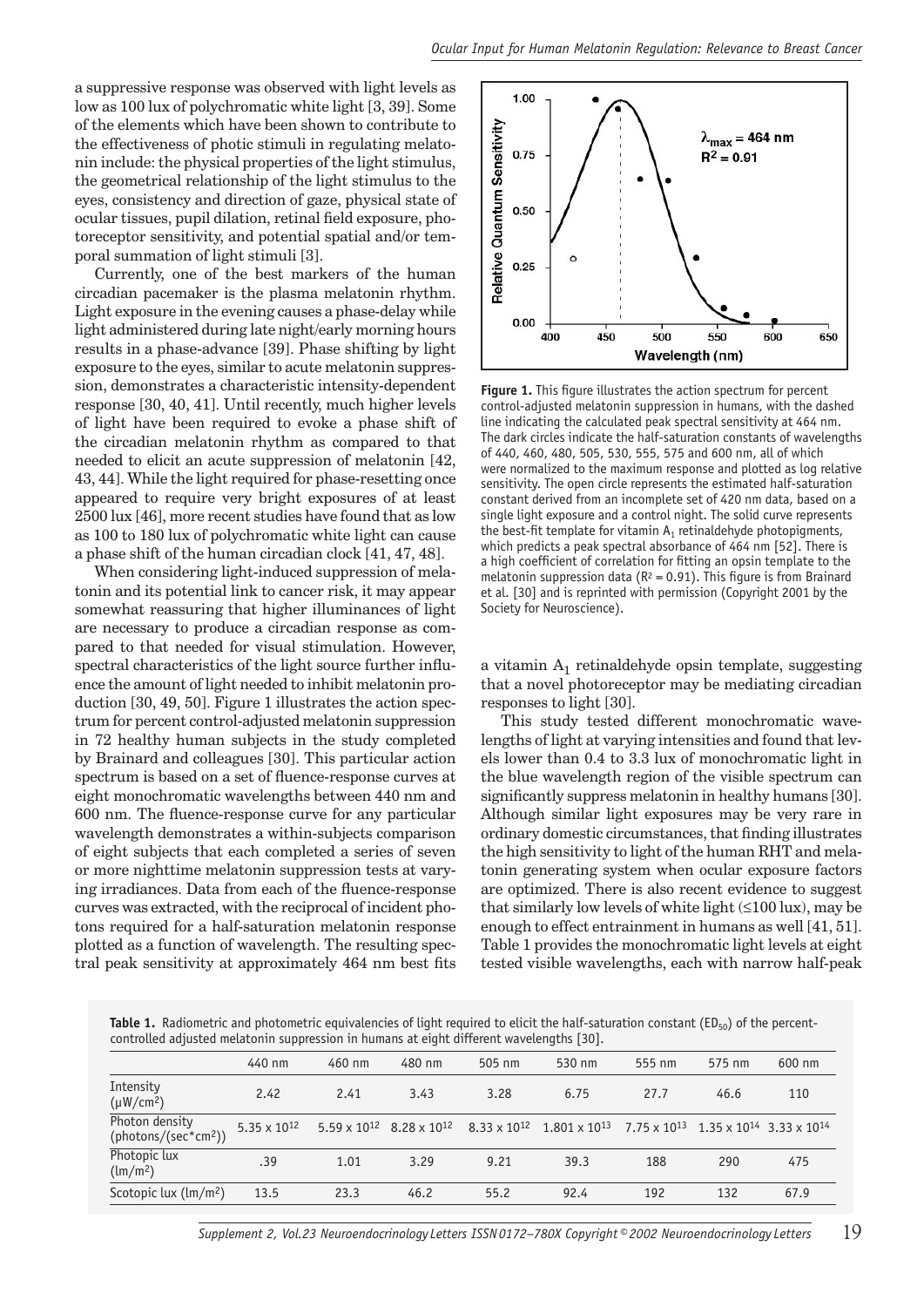bandwidths (10–14 nm), which were required to induce 50% melatonin suppression in humans [30]. This data demonstrates that much lower levels of light than initially thought can suppress high nocturnal melatonin levels, depending on the spectral qualities of the light source. In view of the possible link between light exposure, melatonin suppression and cancer risk, it is important to begin considering the consequences of nighttime light exposure with specific attention to the spectral characteristics of the source.

When fully characterizing a given light exposure, spectral qualities are an important consideration, particularly when examining photobiological responses. Therefore, direct measurement is commonly determined as a function of wavelength, in the form of spectral irradiance or spectral photon flux density. Although these measures are comprehensive, a single numerical characterization of light would be more convenient for purposes of interpretation and comparison. In the case of describing a light source with a narrow spectral bandwidth, total power per unit area or total photon flux per unit area is an adequate way to quantify the light. However, if the spectral bandwidth is wide, this is not an adequate measure because photobiological responses are variable in their sensitivity to different wavelengths. A numerical characterization of the light can be obtained by weighing the spectral values by an action spectrum appropriate to the effect under consideration. For example, in characterizing light for visual responses, there are standard defined spectral weighting functions for rods (night or scotopic vision) and cones (day or photopic vision).

In 1980, when light induced melatonin suppression was first observed, there were no defined action spectra for circadian regulation or melatonin suppression in humans [35]. Consequently, photopic measures of light were often used as a surrogate measure in human studies of circadian and neuroendocrine physiology. In an effort to place the results of a recent human melatonin action spectra in context with previously published studies, both radiometric and photometric measures have been provided in Table 1. Now that action spectra for human melatonin suppression have been published [30, 50], agreement upon a standard action spectrum would allow for a common basis for evaluation and comparison that would be both convenient and comprehensive in its consideration of spectral influences.

Five recent action spectra developed in separate animal and human studies may be relevant to understanding the potential role of light exposure in cancer development. Across these action spectra, a common reasonably narrow 446–484 nm region of peak sensitivity was identified for melatonin suppression in humans [30, 50], electroretinogram B-waves in humans [53], pupillary constriction in rd/rl mice [54], and direct retinal ganglion cell response to light stimuli in rats [55]. Although caution must be taken in interpreting these studies in relation to one another as they each examine distinct physiological responses in different species, all of the action spectra suggest the involvement of a novel photopigment in circadian phototransduction and other non-visual, ocularmediated responses.

Other studies have identified a variety of novel candidate photopigments including vertebrate ancient opsin [56], encephalopsin [57], cryptochrome [58], and melanopsin [59, 60]. Among these novel opsins, melanopsin has been strongly implicated in circadian phototranduction. Melanopsin has been found in both the rodent and human retina [59, 60] and was further localized in the retinal ganglion cell bodies (RGCs) that project to the SCN [61, 62] as well as in an extensive retinal ganglion cell dendritic arbor [63]. In rats, ganglion cells with projections to the SCN were intrinsically responsive to light, and the light response mimicked that of photic entrainment and melatonin suppression [55]. These same photosensitive RGCs also contain melanopsin [64]. Together, the aforementioned studies indicate that these melanopsin-positive ganglion cells may be the primary photoreceptors involved in circadian regulation and perhaps, other non-visual responses in mammals.

Rapid progress is being made towards elucidating photic input for circadian regulation. As studies continue to clarify connections between light, melatonin and breast cancer risk, defining the basic related physiology becomes increasingly important. Visual performance, rather than circadian function, has traditionally been the primary focus of architectural lighting strategies. Failing to consider the impact of light on the human circadian system when developing lighting standards may result in a disturbance of homeostasis and in turn, a breakdown in physical health. Physiological consequences may not be limited to conditions such as sleeping disorders and winter depression, but may extend to breast cancer and other hormone-sensitive cancers. Less than 100 lux of polychromatic white light is sufficient to cause melatonin suppression in an acute fashion and phase shift circadian rhythms. That means that even common nighttime activities such as a late night out, use of the restroom during normal sleep times and mid-night awaking to check on a baby, may result in exposures to light of high enough levels to disrupt normal circadian cycles. The door has been opened to identifying the specific relevance of this information to cancer risk. Ultimately, it is critical to reevaluate the way lighting is employed for illuminating the indoor and outdoor environment.

#### **Acknowledgments**

The authors gratefully acknowledge the support and technical assistance of John Hanifin and Samar Jasser in developing figures and reviewing the manuscript. The work was supported, in part, by grants from NCI 1RO1CA85408-01A2, NIH RO1NS36590, and National Space Biomedical Research Institute under NASA Cooperative Agreement HPF.002.08.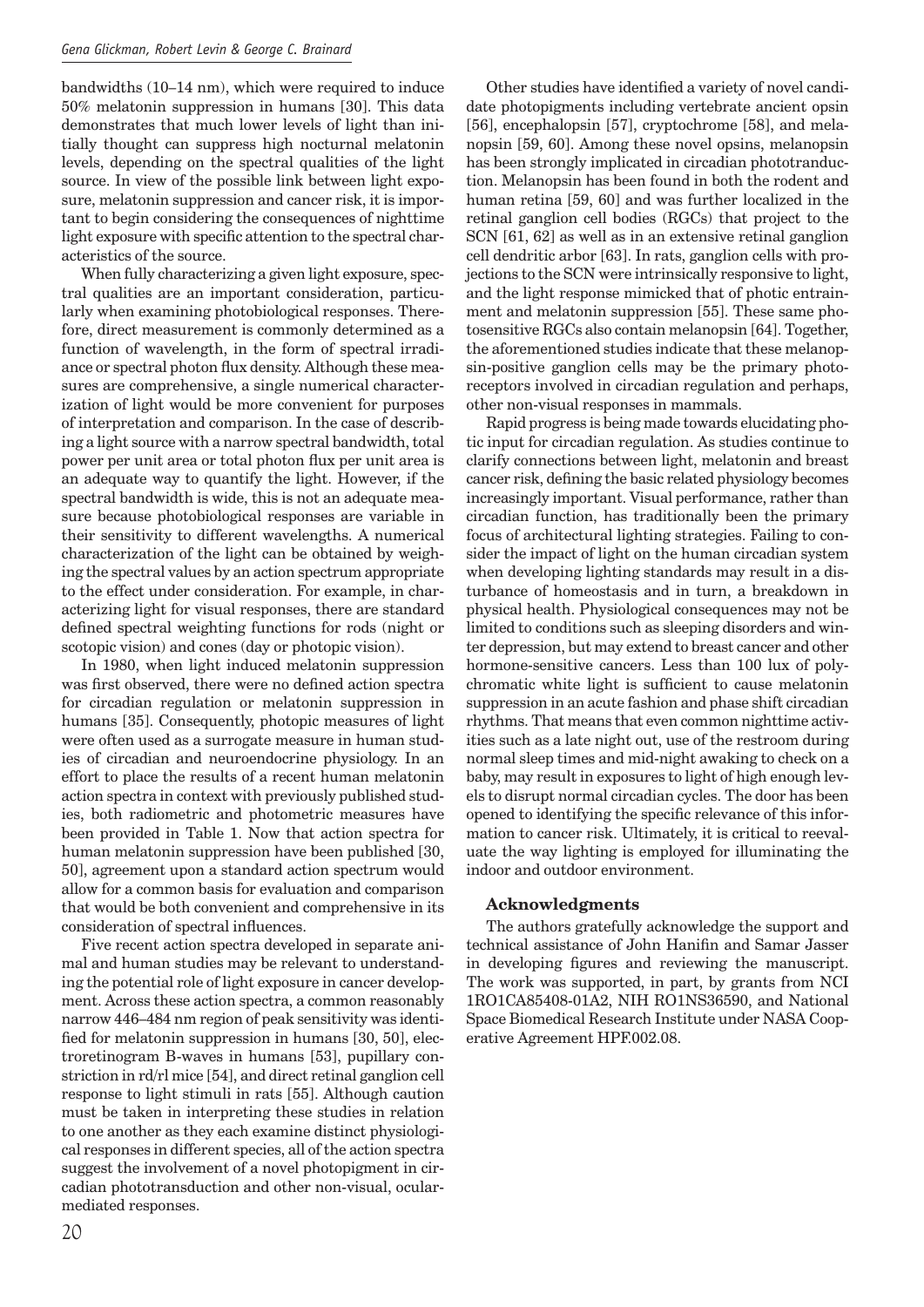#### REFERENCES

- 1 Stevens RG. Electric power use and breast cancer: a hypothesis. Am J Epidemiol 1987; **125**:556–561.
- 2 Stevens RG, Rea MS. Light in the built environment: potential role of circadian disruption in endocrine disruption and breast cancer. Cancer Causes Control 2001; **12**:279–287.
- 3 Brainard GC, Rollag MD, Hanifin JP. Photic regulation of melatonin in humans: ocular and neural signal transduction. J Biol Rhythms 1997; **12**:537–546.
- 4 Arendt J. Melatonin and the pineal gland: influence on mammalian seasonal and circadian physiology. Rev Reprod 1998; **3**:13–22.
- 5 Panzer A, Viljoen M. The validity of melatonin as an oncostatic agent. J Pineal Res 1997; **22**:184–202.
- 6 Blask DE, Sauer LA, Dauchy RT. Melatonin as a chronobiotic/ anticancer agent: cellular, biochemical, and molecular mechanisms of action and their implications for circadian-based cancer therapy. Curr Top Med Chem 2002; **2**:113–132.
- 7 Bartsch C, Bartsch H, Fuchs U, Lippert TH, Bellman O, Gupta D. Stage-dependent depression of melatonin in patients with primary breast cancer. Cancer 1989; **64**:426–433.
- 8 Bartsch C, Bartsch H, Buchberger A, Stieglitz A, Mecke D, Lippert TH. Serial transplants of DMBA-induced mammary tumours in Fischer rats as model system for human breast cancer. II. Analysis of pineal melatonin biosynthesis and secretion. Advances in Pineal Research 1994; **8**:479–484.
- 9 Tamarkin L, Cohen M, Roselle D, Reichert C, Lippman M, Chabner B. Melatonin inhibition and pinealectomy enhancement of 7,12-dimethylbenz[a]anthracene-induced mammary tumors in the rat. Cancer Res 1981; **41**:4432–4436.
- 10 Kothari LS, Shah PN, Mhatre MC. Pineal ablation in varying photoperiods and the incidence of 9,10-dimethyl-1,2-benzanthracene induced mammary cancer in rats. Cancer Lett 1984; **22**:99–102.
- 11 Dauchy RT, Sauer LA, Blask DE, Vaughan GM. Light contamination during the dark phase in "photoperiodically controlled" animal rooms: effect on tumor growth and metabolism in rats. Lab Anim Sci 1997; **47**:511–518.
- 12 Dauchy RT, Blask DE, Sauer LA, Brainard GC, Krause JA. Dim light during darkness stimulates tumor progression by enhancing tumor fatty acid uptake and metabolism. Cancer Lett 1999; **144**:131–136.
- 13 Shah PN, Mhatre MC, Kothari LS. Effect of melatonin on mammary carcinogenesis in intact and pinealectomized rats in varying photoperiods. Cancer Res 1984; **44**:3403–3407.
- 14 Blask DE, Wilson ST, Zalatan F. Physiological melatonin inhibition of human breast cancer cell growth *in vitro*: evidence for a glutathione-mediated pathway. Cancer Res 1997; **57**:1909–1914.
- 15 Baldwin WS, Travlos GS, Risinger JI, Barrett JC. Melatonin does not inhibit estradiol-stimulated proliferation in MCF-7 and BG-1 cells. Carcinogensis 1998; **19**:1895–1900.
- 16 Rato AG, Pedrero JG, Martinez MA, Del Rio B, Lazo PS, Ramos S. Melatonin blocks the activation of estrogen receptor for DNA binding. FASEB J 1999; **13**:857–868.
- 17 Cauley JA, Lucas FL, Kuller LH, Stone K, Browner W, Cummings SR. Elevated serum estradiol and testsoterone concentrations are associated with a high risk for breast cancer. Ann Intern Med 1999; **130**:270–277.
- 18 Blask DE, Sauer LA, Dauchy RT, Holowachuk EW, Ruhoff MS, and Kopff HE Melatonin inhibition of cancer growth *in vivo* involves suppression of tumor fatty acid metabolism via melatonin receptor-mediated signal transduction events. Cancer Res 1999; **59**:4693–4701.
- 19 Hahn RA. Profound bilateral blindness and the incidence of breast cancer. Epidemiology 1991; **2**:208–210.
- 20 Feychting M, Osterlund B, Ahlbom A. Reduced cancer incidence among the blind. Epidemiology 1998; **9**:490–494.
- 21 Verkasalo PK, Pukkala E, Stevens RG, Ojamo M, Rudanko SL. Inverse association between breast cancer incidence and degree of visual impairment in Finland. Br J Cancer 1999; **80**:1459–1460.
- 22 Kliukiene J, Tynes T, Anderson A. Risk of breast cancer among Norwegian women with visual impairment. Br J Cancer 2001; **84**:397–399.
- 23 Hansen J. Increased breast cancer risk among women who work predominantly at night. Epidemiology 2001; **12**:74–77.
- 24 Schernhammer ES, Laden F, Speizer FE, Willett WC, Hunter DJ, Kawachi I, et al. Rotating night shifts and risk of breast cancer in women participating in the nurses' health study. J Natl Cancer Inst 2001; **93**:1563–1568.
- 25 Davis S, Mirick DK, Stevens RG. Night shift work, light at night, and risk of breast cancer. J Natl Cancer Inst 2001; **93**:1557–1562.
- 26 Erren TC, Piekarski C. Does winter darkness in the Arctic protect against cancer? The melatonin hypothesis revisited. Med Hypotheses 1999; **53**:1–5.
- 27 Reiter RJ. Pineal gland: interface between the photoperiodic environment and the endocrine system. Trends Endocrinol Metab 1991; **2**:13–19.
- 28 Klein DC, Moore RY, Reppert SM, editors. Suprachiasmatic Nucleus: The Mind's Clock. Oxford: Oxford University Press; 1991.
- 29 Moore RY, Speh JC, Card JP. The retinohypothalamic tract originates from a distinct subset of retinal ganglion cells. J Comp Neurol 1995; **352**:351–366.
- 30 Brainard GC, Hanifin JP, Greeson JM, Byrne B, Glickman G, Gerner E, et al. Action spectrum for melatonin regulation in humans: evidence for a novel circadian photoreceptor. J Neurosci 2001; **21**:6405–6412.
- 31 Vaughan GM, Pelham RW, Pang SF, Loughlin LL, Wilson KM, Sandock KL, et al. Nocturnal elevation of plasma melatonin and urinary 5-hydroxyindoleacetic acid in young men: attempts at modification by brief changes in environmental lighting and sleep by autonomic drugs. J Clin Endocrinol Metab 1976; **42**:752–764.
- 32 Jimerson DC, Lynch HJ, Post RM, Wurtman RJ, Bunney WE. Urinary melatonin rhythms during sleep deprivation in depressed patients and normals. Life Sci 1977; **20**:1501–1508.
- 33 Lynch HJ, Jimmerson DC, Ozaki Y, Post RM, Bunney WE, Wurtman RJ. Entrainment of rhythmic melatonin secretion in man to a 12-hour phase shift in the light/dark cycle. Life Sci 1978; **23**:1557–1563.
- 34 Wetterberg L. Melatonin in humans: physiological and clinical studies. J Neural Transm Suppl 1978; **13**:289–310.
- 35 Lewy AJ, Wehr TA, Goodwin FK, Newsome DA, Markey SP. Light suppresses melatonin secretion in humans. Science 1980; **210**:1267–1269.
- 36 Magnin M, Cooper HM, Mick G. Retinohypothalamic pathway: a breach in the law of Newton-Muller-Gudden. Brain Res 1989; **488**:390–397.
- 37 Card JP. Visual projections to the rodent hypothalamus. In: Møller M, Pévet P, editors. Advances in Pineal Research: 8. London: John Libby & Company Ltd.; 1994. p. 41–50.
- 38 Gaddy JR, Rollag MD, Brainard GC. Pupil size regulation of threshold of light-induced melatonin suppression. J Clin Endocrinol Metab 1993; **77**:1398–1401.
- 39 Czeisler CA, Kronauer RE, Allan JS, Duffy JF, Jewett ME, Brown EN, et al. Bright light induction of strong (Type 0) resetting of the human circadian pacemaker. Science 1989; **244**:1328–1333.
- 40 Brainard GC, Richardson BA, King TS, Matthews SA, Reiter RJ. The suppression of pineal melatonin content and N-acetyltransferase activity by different light irradiances in the Syrian hamster: a doseresponse relationship. Endocrinology 1983; **113**:293–296.
- 41 Zeitzer JM, Dijk D-J, Kronauer RE, Brown EN, Czeisler CA. Sensitivity of the human circadian pacemaker to nocturnal light: melatonin phase resetting and suppression. J Physiol 2000; **526**:695–702.
- 42 Nelson DE, Takahashi JS. Comparison of visual sensitivity for suppression of pineal melatonin and circadian phase-shifting in the golden hamster. Brain Res 1991; **554**:272–277.
- 43 Takahashi JS, DeCoursey PJ, Bauman L, Menaker M. Spectral sensitivity of a novel photoreceptive system mediating entrainment of mammalian circadian rhythms. Nature 1984; **308**:186–188.
- 44 Hashimoto S, Nakamura K, Honma S, Tokura H, Honma K. Melatonin rhythm is not shifted by lights that suppress nocturnal melatonin in humans under entrainment. Am J Physiol 1996; **270**:R1073–R1077.
- 45 Czeisler CA, Allan JS, Strogatz SH, Ronda JM, Sanchez R, Rios CD, et al. Bright light resets the human circadian pacemaker independent of the timing of the sleep-wake cycle. Science 1986; **233**:667–671.